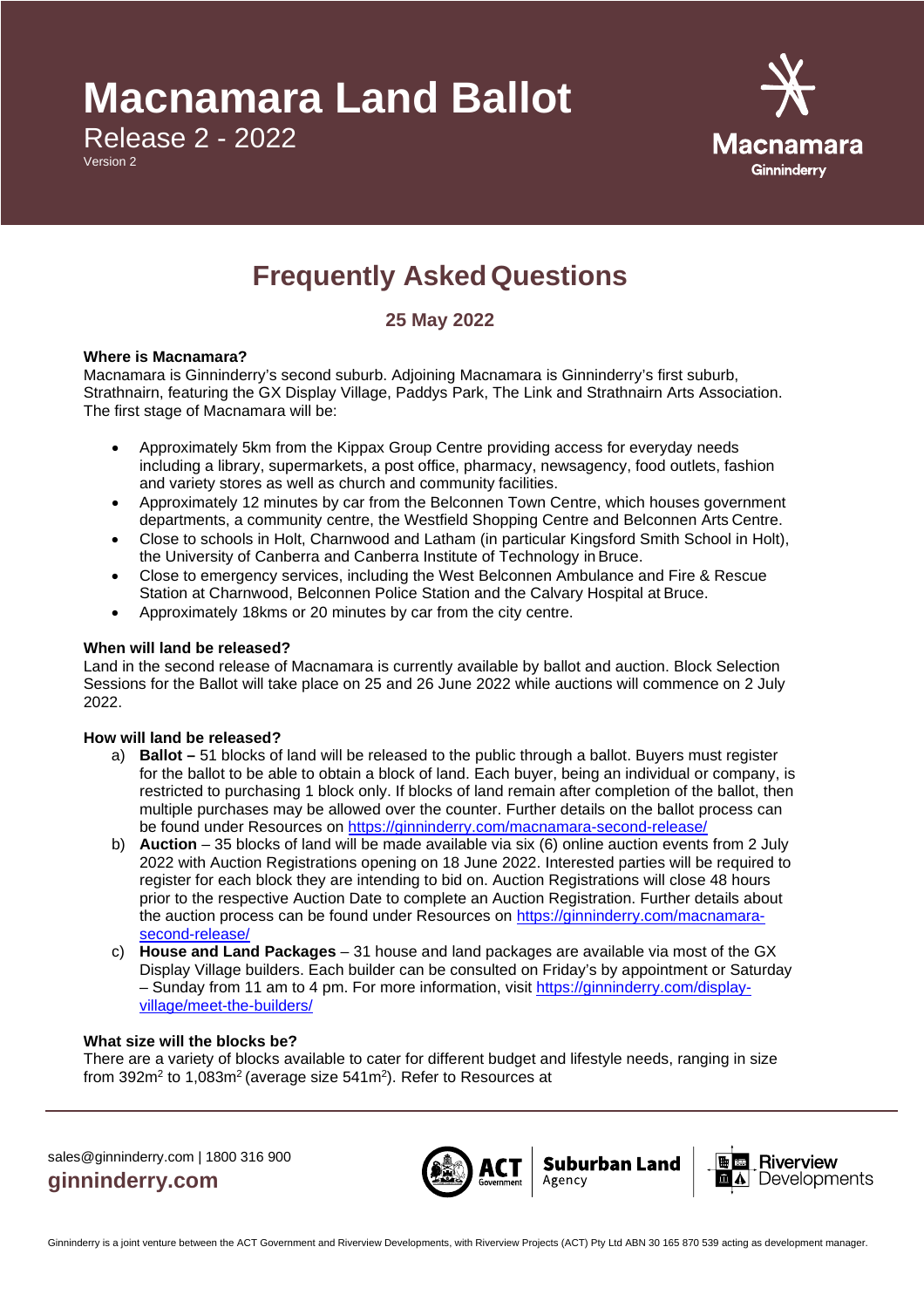

#### **How much will the land be sold for?**

Land prices are based on market values. Block prices are determined based on the block particulars, primarily the block size. Prices for residential blocks in the second release of Macnamara that are available by ballot range from \$547,200 to \$735,500 (average price \$617,578). Refer to Resources at <https://ginninderry.com/macnamara-second-release/> for detailed pricing.

#### **When will the land be ready to build on?**

The blocks in the second release of Macnamara are expected to be ready to build on sometime between December 2023 and May 2024.

#### **Will Land Rent Scheme be available?**

The Land Rent Scheme is not currently available for land within Macnamara. This has also been the case for other developments in the ACT where the Territory has entered into a Joint Venture arrangement with another private developer (such as the case for Ginninderry).

#### **Can I purchase a land if I am a foreign buyer?**

You must not be prohibited by the Commonwealth Treasurer from purchasing a Block under the *Foreign Acquisitions and Takeovers Act 1975* (Cth). If you are unsure if this applies to you, you must seek legal advice prior to entering into a First Grant Contract.

#### **Do I have to find a builder?**

If you buy a block of land at Ginninderry you are free to choose your own builder. Alternatively, you could choose one of our 12 Display Village builders. A list of our display village builders can be found at <https://ginninderry.com/display-village/meet-the-builders/>

#### **How does the free front landscaping work?**

At Ginninderry we recognise that it is often hard for purchasers to organise their landscaping on top of everything involved in building their new home. When you buy a block of land (excluding multi-unit sites and terrace blocks) in Ginninderry your front landscaping will be completed for you by our professional contractors at no additional charge provided you comply with the Ginninderry Housing Design Requirements (Macnamara).

Note: you are free to complete your rear garden area.

#### **How does the free construction waste management service work?**

At Ginninderry we know that housing construction can often be a messy business. A tidy site not only is a safer site but also if managed properly enables for a high percentage of construction waste material to be diverted from landfill and re-used. Ginninderry are interested in helping promote both better WHS and sustainability practices for the housing industry. When you buy a block of land (excluding multi-unit sites and terrace blocks) in Ginninderry via ballot you have the option of choosing to engage the services of Ginninderry's 'Nominated Waste Management' provider at no additional charge. Engaging Ginninderry's 'Nominated Waste Management' provider to provide construction waste management services when building your home not only helps ensure your builder will comply with the waste management component of the Housing Design Requirements (Macnamara) for the duration of the build but also saves you money. Should you successfully purchase a block via Ballot at Ginninderry

sales@ginninderry.com | 1800 316 900 **ginninderry.com**



Suburban Land

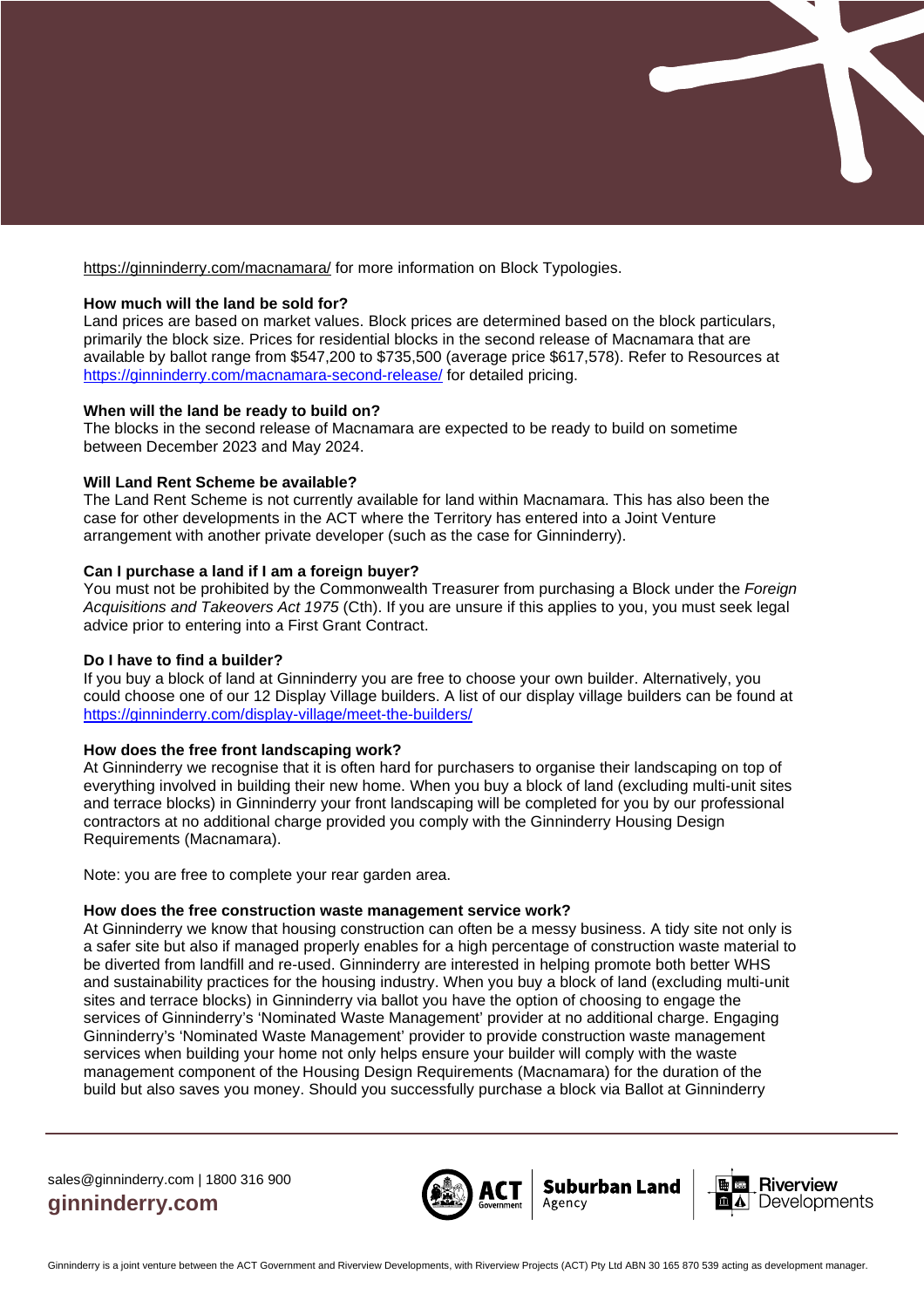further details will be provided to you advising how you (and your builder) can elect to participate in this initiative.

#### **How much do I need to pay to secure a block?**

The deposit payable on exchange is 5% of the purchase price. If paying by Deposit Bond or Bank Guarantee 10% of the purchase price is required, and additional charges for legal checks may apply. For further details on payment or other contract terms please phone or make an appointment with one of our sales consultants.

#### **How do I find out what I can build on my block?**

The Housing Development Requirements (Macnamara) lists all building requirements and is available on our website under **Building Resources**.

#### **What approvals do I need before building on my block?**

Your home must comply with the Housing Design Requirements (Macnamara). Prior to submitting an application for either a Building Approval (BA) or Development Approval (DA) you must first seek the approval of the Ginninderry Design Coordinator who will assist you in ensuring your design meets the necessary requirements.

Note: unless you are seeking to depart from the normal planning code requirements it is likely that your builder will appoint a Private Certifier to assess your home compliance and issue a Building Approval (BA), rather than first applying for a Development Approval (DA) to seek a merit track assessment. If you are unsure about what level of approvals your home will need, the Ginninderry Design Coordinator, your builder or designer will be able to assist you.

#### **Is there a bond payable?**

At Ginninderry we require all purchasers to pay a compliance bond at settlement to help ensure compliance with the Housing Design Requirements. The bond amount payable is dependent on your block size. For blocks sized less than or equal to 600sqm the bond amount payable is \$7,500. For blocks greater than 600sqm the bond amount payable is \$10,000. Only 50% of the stated bond amount is payable if you use a Ginninderry Display Village builder. The bond amount is refunded on completion of your home provided it has been built in accordance with the requirements. For further details refer to Housing Design Requirements.

#### **Is there any eligibility criteria or restrictions that apply for the purchase of a block of land?** Land sales do not have eligibility criteria.

#### **Homes have sustainable design guidelines and Home Energy Systems, why do I need this and what are the benefits?**

At Ginninderry, sustainable housing is a key focus. Guidelines are provided to assist you in considering ways to design your home, so it performs better. Refer to our Smart Living Brochure via Building [Resources.](https://ginninderry.com/building/builders-resources/)

In addition to promoting sustainable housing choices, there are certain mandatory requirements with respect to homes at Ginninderry including Home Energy Systems. The Home Energy System includes solar panels, electrical household appliances and a Home Energy Management System.

sales@ginninderry.com | 1800 316 900 **ginninderry.com**